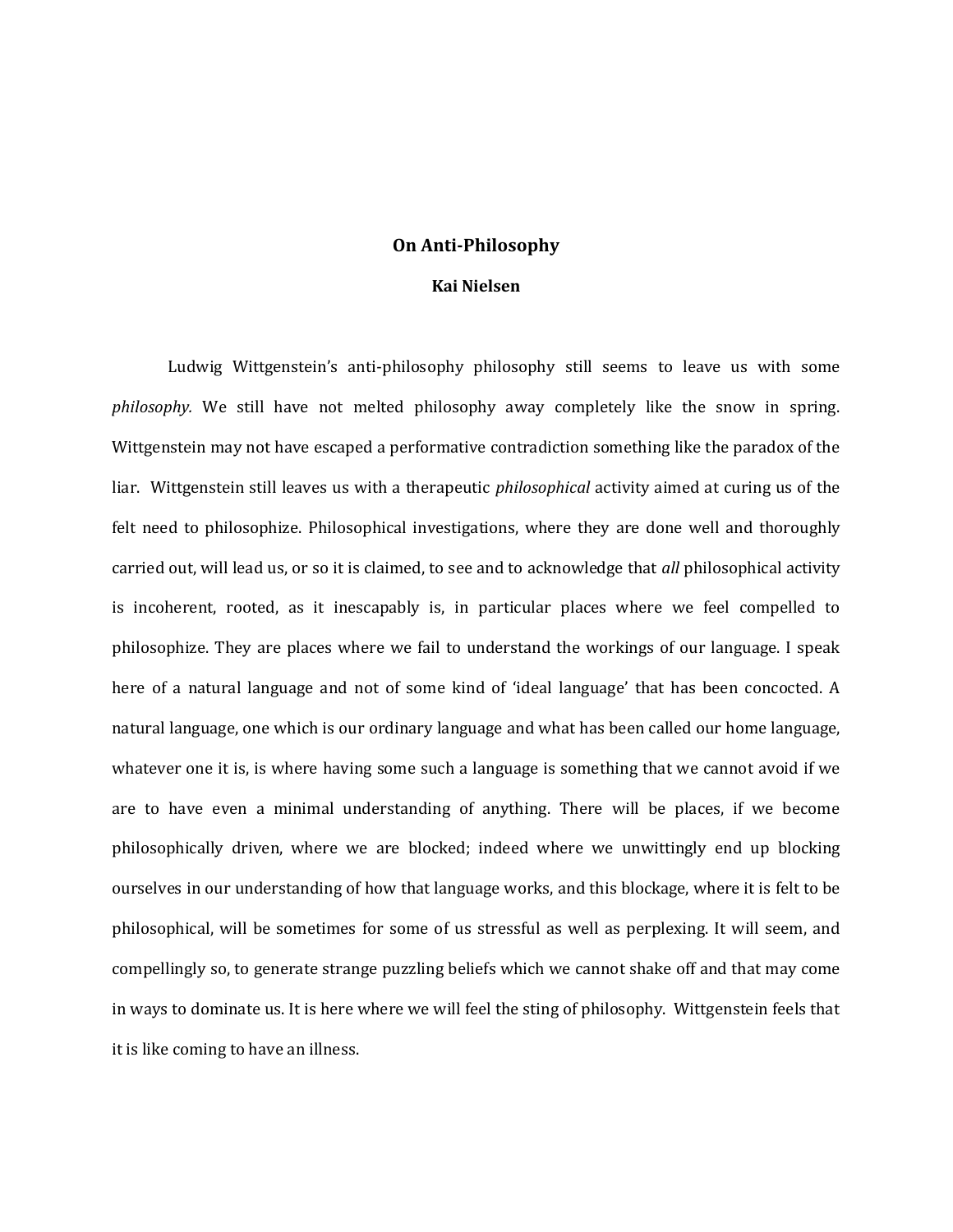Therapeutic analysis, for Wittgenstein, is itself genuine philosophical analysis that if rigorously carried out may very well cure us of philosophizing. It was something that Wittgenstein believed, but it is better to say that it is something that he, as I, warily hope can be carried out. And I would add in some respects sometimes ambivalently so. But I want now to say—and this is something that stirs the pot—that there seems at least to be the following problem. Wittgenstein, as I am, seems at least to be caught in a performative contradiction. *It looks as if we need philosophy to rid ourselves of philosophy. We need philosophy for it but then it seems at least to be clear that we have not rid ourselves of philosophy.* And then all philosophy cannot be all nonsense or be incoherent or be thoroughly untoward. Moreover, it will remain in any future ridding. Philosophy has not, and seemingly rationally and reasonably cannot, be swept away entirely. It is not something a reasonable person can just leave, as Marx attempted to do. So we are left with philosophy in this way having at least a legitimate, very perhaps an indispensable, role. It cannot be, as Wittgenstein has it, just a house of cards. It must sometimes at least and unavoidably have some point or role, some task. Or so it seems.

To say that a certain engagement in philosophy shows that all philosophy is nonsense is like a Theban showing that all Thebans are liars. If both these statements are true then they are also both false, and this is nonsense. It looks like we philosophers, if we try to practice our therapy, are caught in a performative contradiction.

We cannot escape this by something like a theory of types even if this is not itself an arbitrary stipulation, an artificial device that does not solve or dissolve our puzzlements here. We also cannot intelligibly say that philosophy is resolutely and exclusively *second order,* for that philosophical remark itself is not second order. But why not? Why not just say that in saying all philosophy is itself in reality a statement about the misuses of language that we get entangled in when we try to philosophize? It may be second-order; why say that that itself must be a philosophical remark? Because it surely seems, of course possibly mistakenly, to be a philosophical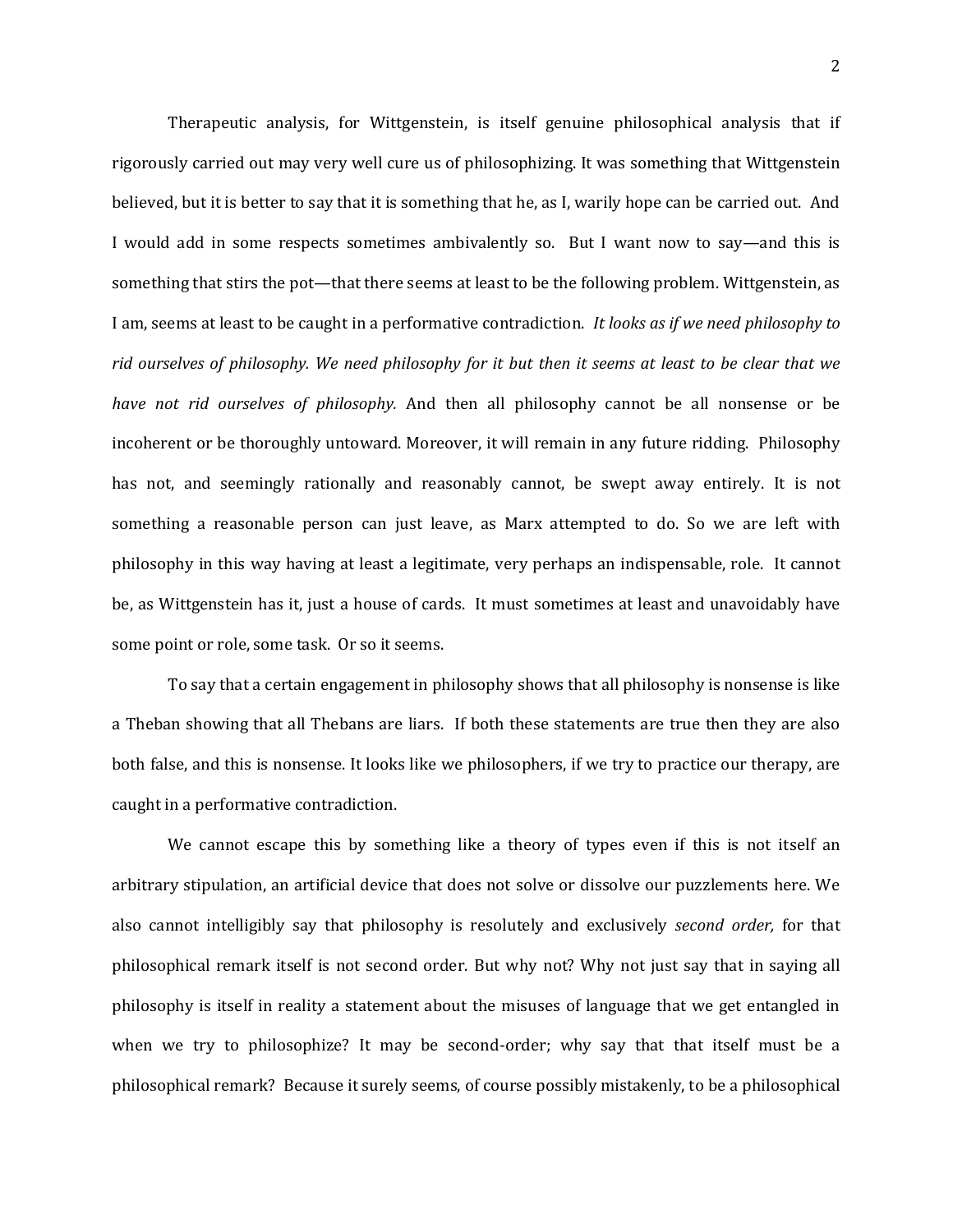remark but isn't that very pronouncement itself then another expression of an illusion? Just another in our collection of illusions? Another house of cards or a room in it? If it is true it is a philosophical remark then it is also false. But with this we have plain nonsense. If such therapy is philosophical, as it is with Wittgenstein and with me, we *at least seem* to be caught here in a performative contradiction. To go in Wittgenstein's liberating way, *it seems that we cannot be negative all the way down*. Our philosophical liberation from bewitchment must remain incomplete because we inescapably have a philosophical dangler. We cannot be Wittgensteinian therapists and totally escape from philosophy—take our leave of philosophy as Marx tried to—and still be reflective and coherent. To be curative, philosophy must have a kernel, a core kernel, of something philosophical and reasonably so. Or so it seems? Are we not caught here in a performative contradiction?

Moreover, to be philosophical it cannot be an empirical claim for then it will not count as philosophical. Or is this an illegitimate restriction? Well, if so, this restriction has been a major part of the philosophical tradition. And if philosophical claims are all logical claims, what Wittgenstein calls grammatical remarks and what some others would call conceptual claims, then it gives us something that is substantively empty as is 'Squares are not circular'. The only difference is that with 'Squares are not circular' we have obviousness. Philosophical bewitchments do not *sound* like grammatical remarks or a grammatical matter. Philosophical remarks do not *seem* so and not obviously. Their emptiness is disguised. We may be conned into thinking something deep and profound is involved. Where a philosophical spell is upon us philosophical remarks do not seem in reality banalities but profundities. For escape from bewitchment to be successfully therapized away the philosophical remark must be revealed to be just a grammatical remark—another stale banality, another platitude to echo Wittgenstein.

For Wittgenstein's therapy to work, for his anti-philosophy philosophy to be successful, *philosophy itself* cannot be nonsense, a house of cards, or an illusion. But then to *be* successful it also *cannot* be successful. It must leave *some* philosophy in place, namely the proposition of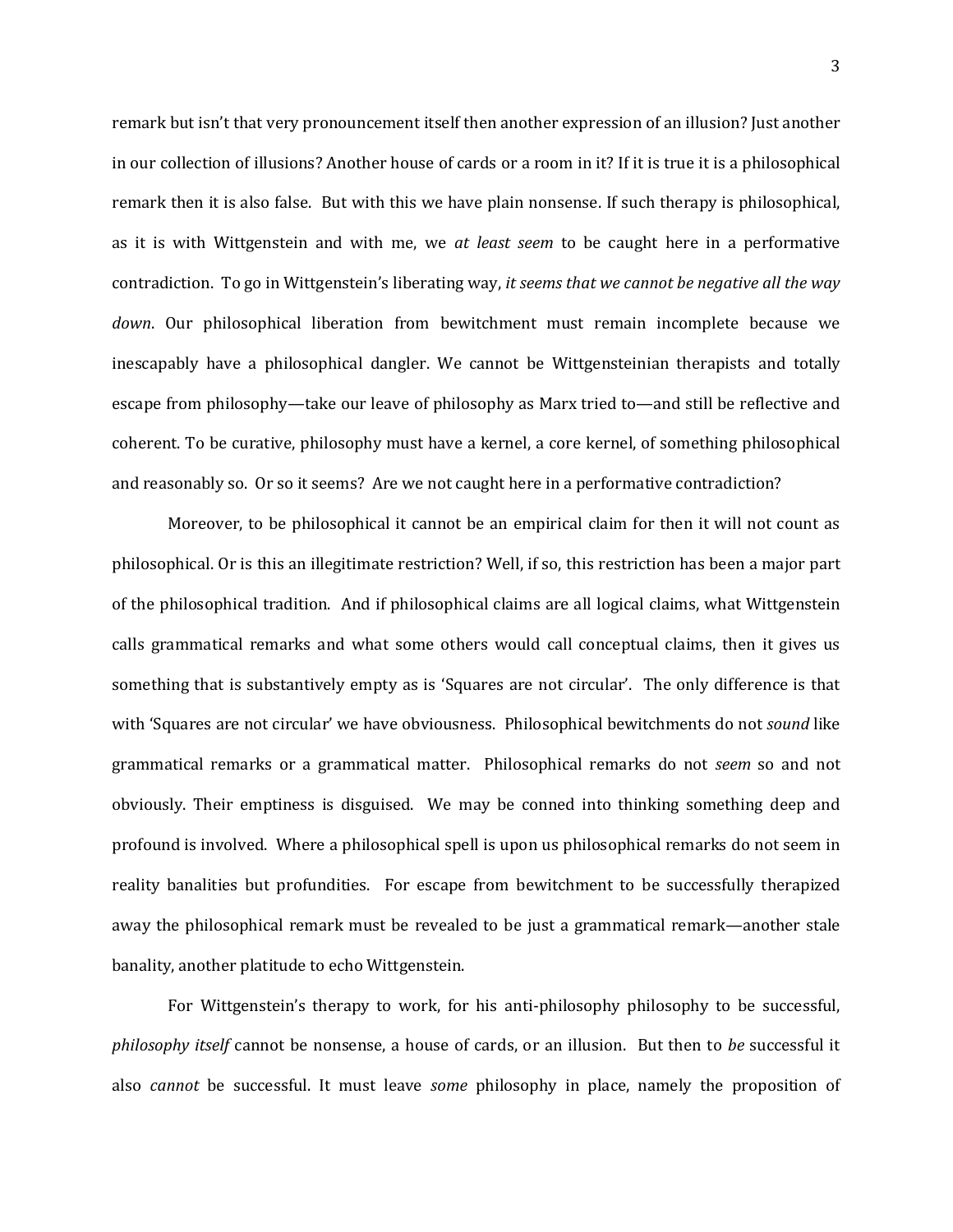philosophical therapy itself or, if you will, the practice of philosophical therapy itself. Is Wittgenstein not mired in a plain performative contradiction? His anti-philosophy *philosophy* cannot, or so it seems, go all the way down and still be anti-philosophy *philosophy*. It cannot, logically cannot, be an anti-philosophy *tout court* and still be a liberating philosophy or an unliberating one either. Contradiction? A philosophy that takes the fly out of the fly bottle, as Wittgenstein put it and obviously aimed at, should be a thorough anti-philosophy. There can be, for that to be so, no liberating philosophy which continues to rely on philosophy. Wittgenstein's own account relies on philosophy and thus undermines itself on its own account. Or so it seems. Why could it not be just a liberating period, not a liberating philosophy? Because to be a *cognitive* liberating from philosophy it must somewhere along the line rely on philosophy. But why should the liberation rely on what is cognitive or be cognitive? That is like asking, 'Why be reasonable?' But this descends into ridiculousness.

Wittgenstein wants his therapeutic account to be through and through negative but it can't be and still remain coherent. His own method makes it impossible to utterly liberate us from *all*  philosophy for he employs, indeed must employ, philosophy to cure us from all philosophy. That is like being neurotic is necessary to cure us and to keep us cured of *all* neuroses. But that is again self-contradictory. Philosophy cannot always be a failure to understand the workings of our language if that itself is a philosophical remark, for then his own therapeutic philosophical endeavors would be a failure. But without that liberating endeavor, we cannot have Wittgensteinian liberation either.

Why not, it might be responded, instead of trying to construct an anti-philosophy *philosophy* just go for anti-philosophy period? Go anti-philosophy *sans phrase, tout court*, without the selfcontradictory endeavor of philosophically trying to establish that all philosophy is incoherent or in some other way untoward? Jacques Lacan tried to do that or, more accurately, he sometimes just asserted, though not as itself a *philosophical* claim, that all philosophy was illusory. Can this claim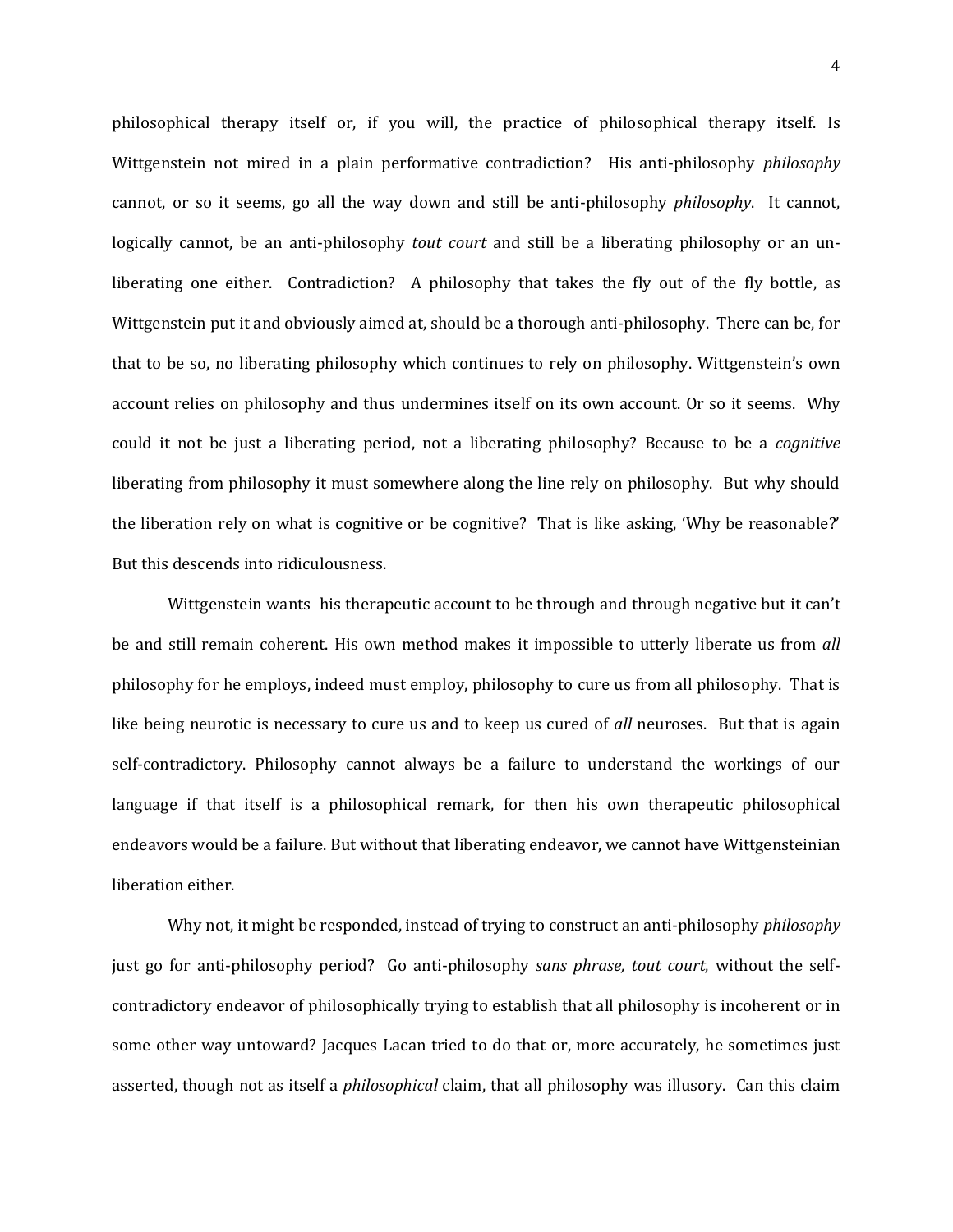of Lacan be anything but a bald assertion? Can any such claim be anything other than a bald assertion and an arrogant one at that? Lacan might counter that he has solid psychological evidence for that but that would be very controversial and he gives none. Still, not infrequently, bald assertions can be true. But not *qua* bald assertions. I assert, rather ignorantly but with utter confidence, that there are no mosquitoes on the sun. This for me is near to an ignorant bald assertion. I know practically nothing of what would be the scientific grounds for it. I could not establish it. Still, while it may be baldly and utterly confidently asserted by someone, including me, there may also exist very good empirical reasons for it being so and someone with even a little scientific knowledge can be reasonably confident that there are no mosquitos on the sun and assert that. Though we can be reasonably confident that this is so, it sounds ridiculous to assert it.

Are there similarly good reasons for believing that all philosophical beliefs are nonsense or in some way untoward or illusory? How could this be established or disestablished? How could we go about doing it? Isn't Lacan or anyone else reduced just to bald assertion here? Didn't Scheffer do better? He correctly called to our attention that throughout philosophy's history philosophers have batted around philosophical ideas to little or no cumulative effect. There has been nothing in philosophy that constitutes a generally significant agreement about progress in philosophy. Here it is unlike science. Compare philosophy and chemistry. Did Scheffer exaggerate? Well, perhaps toned down a bit, what he said is on the mark. There is no clear agreed on path to progress in philosophy. It that is not like chemistry or even geology.

In examining this do not muddy things up by making a bad implicit persuasive definition of 'a philosopher' by saying that any reflective person or that any reasonably disciplined and reasonably informed reflective person is really a philosopher. There are plenty of disciplined reflective people, including disciplined and clear-headed disciplined people, who are completely innocent of philosophy unless we make them into philosophers by so labelling them with a stipulative *persuasive* definition (really, a re-definition). But that is just a trick. That is not how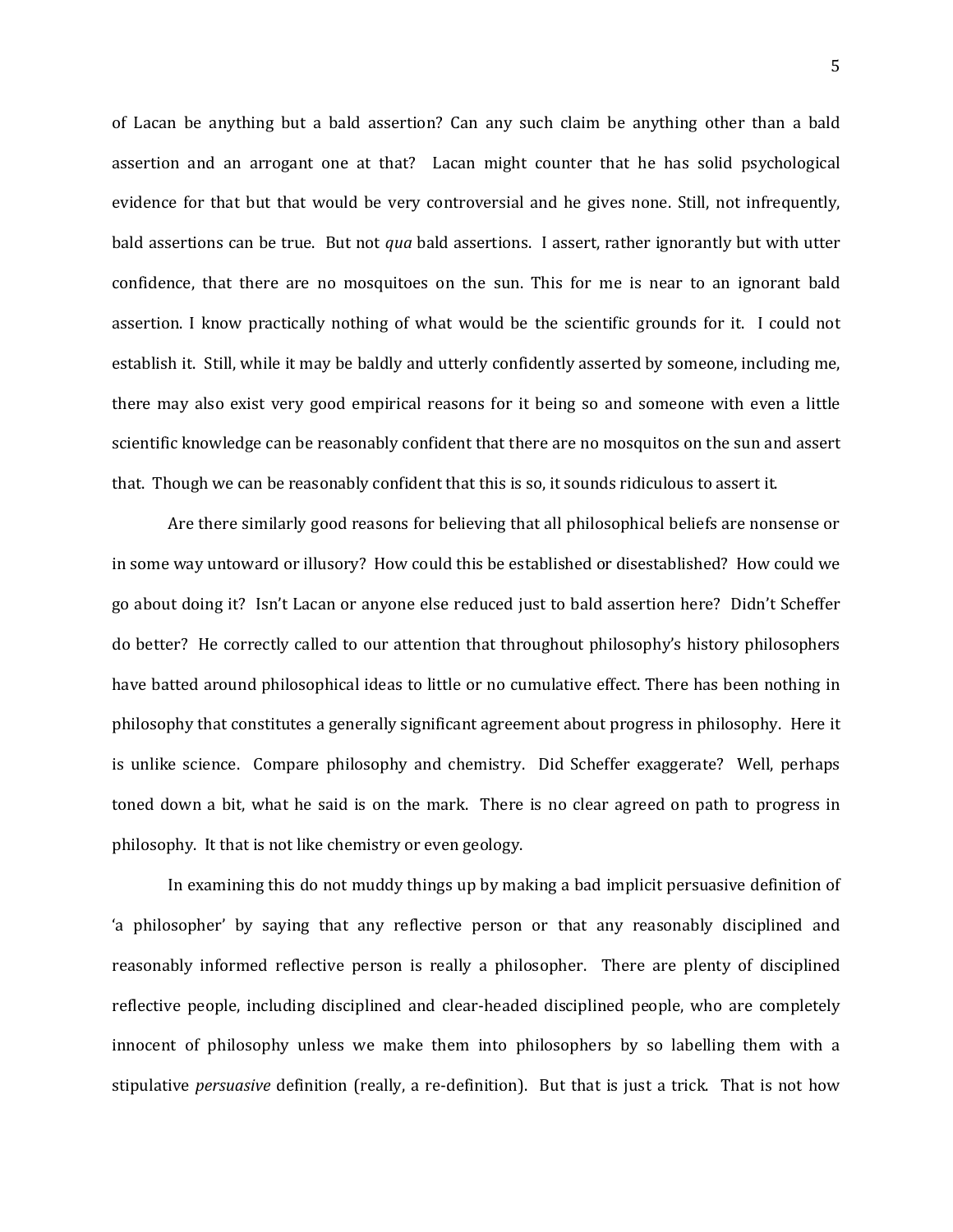philosophers themselves view philosophy. that is not how they characterize what it is to be a philosopher. It *may* be a necessary condition but it is surely not a sufficient one. And who else, if anyone, is to ascertain what philosophy is? Well, perhaps Freud, Lacan or Marx? That won't float.

Similarly, we assert something arbitrary if we say that any theory that seeks to explain fundamental structural conflicts or structures in the world is really a philosophical theory. That is absurd because physics, chemistry, archeology and geology, as well as the so-called soft sciences of economics, sociology, history, anthropology, social psychology and cognitive science, try in one way or another to do that. Sometimes they succeed in some areas. And it is arbitrary to just assert they do not dig deep enough.

However, for my purposes the important matter is that *these disciplines are not philosophical disciplines and do not state philosophical theories or accounts or claim to, though they may wittingly or unwittingly sometimes have philosophical elements*, probably readily excisable if they are genuinely scientific accounts. They may be made to seem philosophical or dependent on philosophical theories by an arbitrary playing around with words such as making arbitrary *persuasive* definitions. But this is just trickery. It is like saying that anyone who can successfully practice first aid is an M.D. or anyone who has taken a philosophy class is a philosopher.

We add insult to injury if we assert—or rather try to assert—that any theory which asserts that there are contradictions or structural conflicts in the world is philosophical and indeed may be a legitimate philosophical theory. However, while there can be and indeed are fundamental conflicts in the world there can be no contradictions in the world for it is propositions and *perhaps* sentences and not the world that can be contradictory. Of course, propositions and sentences are uttered in the world. Where else? But that is a different matter. Don't muddy things up. There is already enough mud around.

This is perhaps a rather pedantic point, though still a correct point. Why should I want to make it? It is to make the point that anti-philosophy all the way down theories or accounts cannot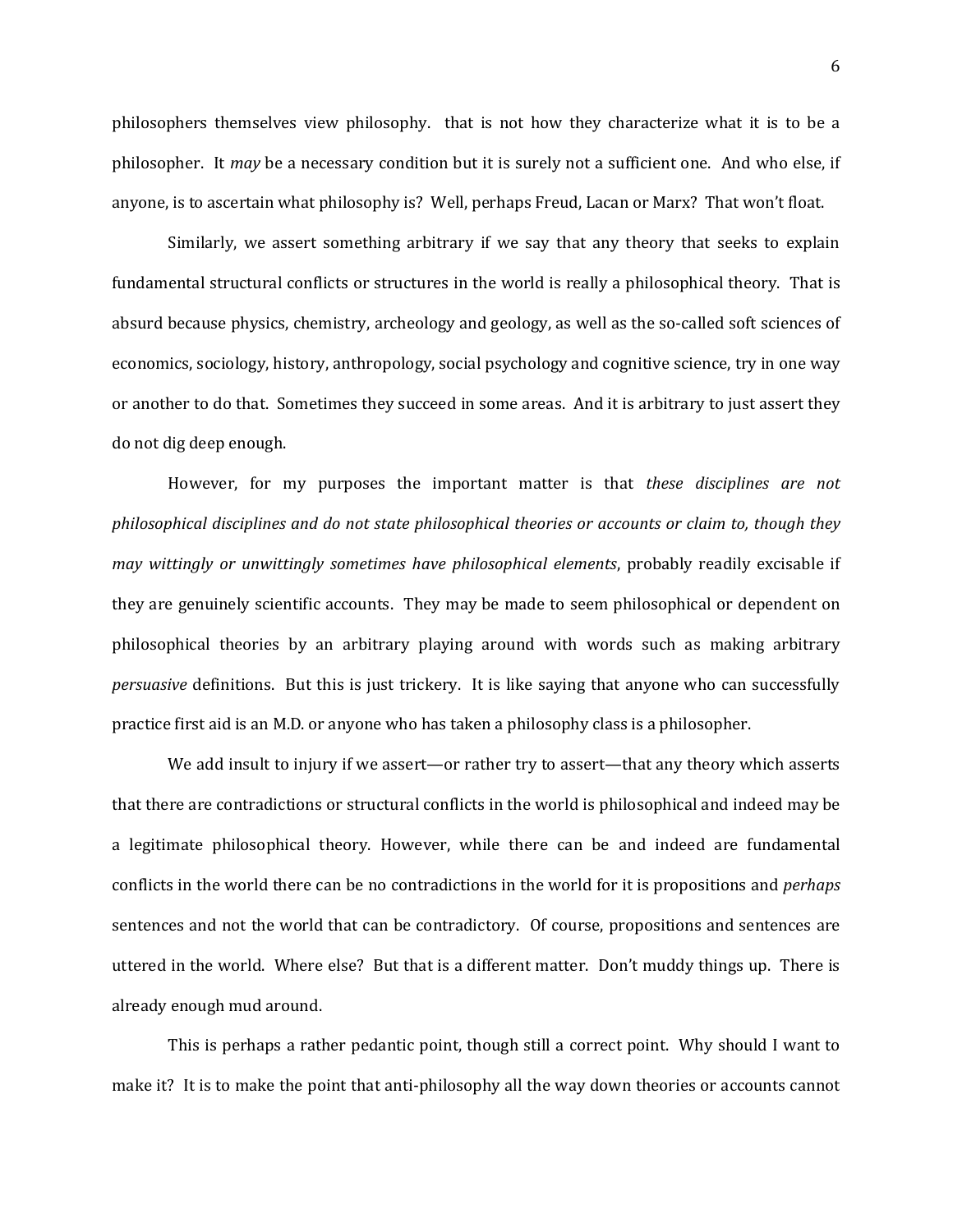be dismissed by asserting deep theories of structural conflicts such as Marxian ones can be used to reject the anti-philosophy that I have defended here by calling them philosophical. They are not philosophical—at least not when we consider the ways that philosophers themselves characterize philosophy and actually do it. What philosophers want to do and try to assert in doing what they regard as philosophy is what being philosophical comes to. But what these quite legitimate Marxian claims are is far from the tradition of philosophy and deliberately so. They appeal to structural matters, not to purely conceptual ones.

After all, shouldn't the actual philosophical tradition be left to philosophers to characterize what they take philosophy to be, just as it should be left to chemists to characterize what chemistry should be? But with philosophy this is sometimes treated as problematic. Marx, Freud and Lacan in *some ways* did not do that. They thought the various self-images of philosophy, even those of Nietzsche, did not answer to reality. Indeed philosophers themselves mish-mashed it in various ways, or at least often characterized it in conflicting ways. The conceptions of Marx, Freud and Lacan of how we should view philosophy really do conflict with those of philosophers and indeed challengingly so. For Marx, Freud and Lacan, and arguably rightly, the very tradition of philosophy is to be set aside because it rests on a mistake, indeed often divergent mistakes, and if we can take a clear view of things we will see that it all is in reality much ado about nothing. But it is still the philosophers' view or views of what they are about that we should *first* consider? Perhaps Marx and Engels were on the mark when they said in *The German Ideology* that philosophy is to science what masturbation is to sexual intercourse. But that is not where we should start and nor should we start with Lacan. And that says nothing about where we should end up. Perhaps Lacan and I are right here: that we should be anti-philosophical *tout court*? Nothing is accomplished here by redefining or re-characterizing philosophy. It is the characterization of philosophy as understood by philosophers and has been part of the tradition of both religious and secular philosophers that Lacan and I are saying is an illusion to be set aside.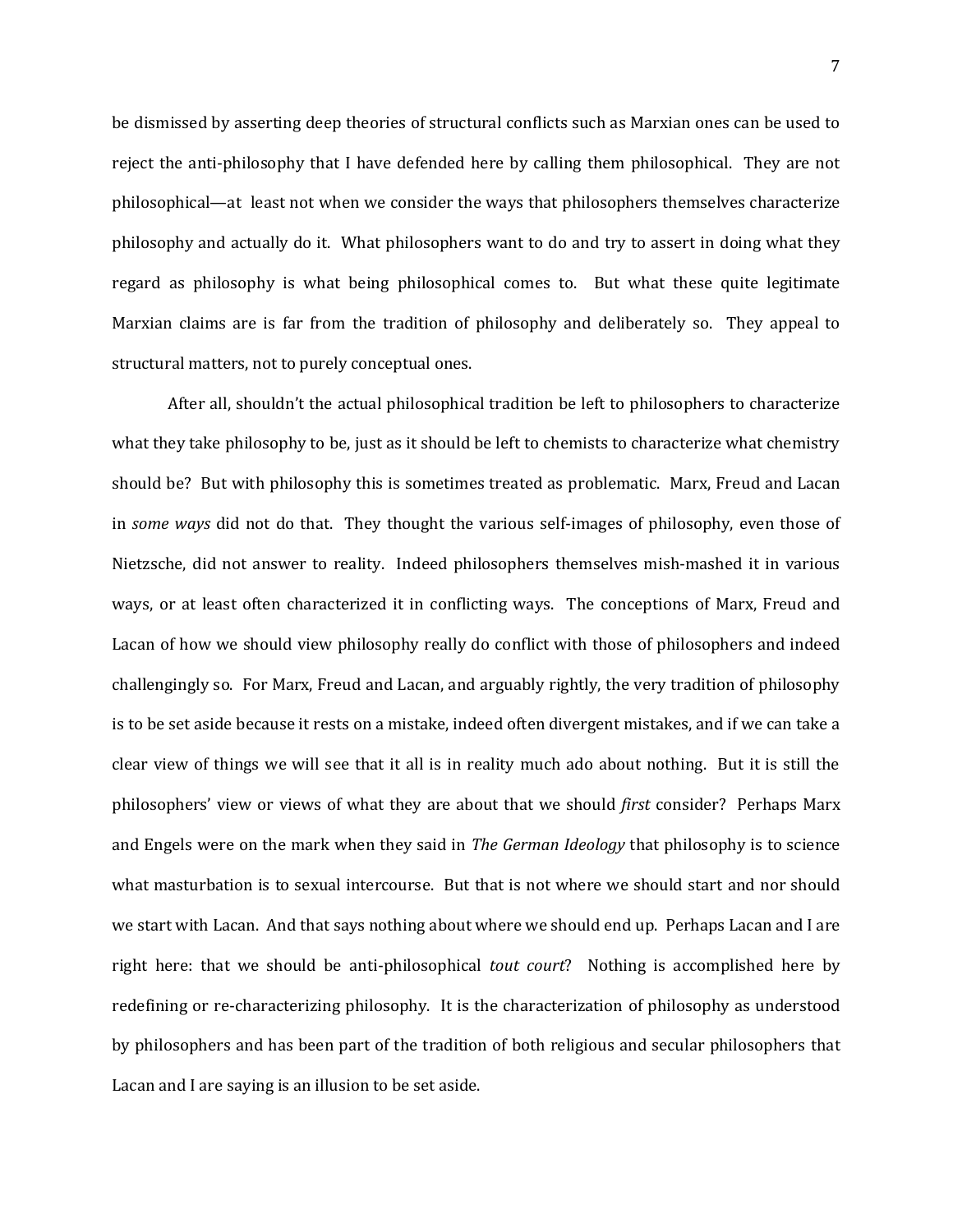But as I have stressed elsewhere, what counts as philosophy becomes increasingly diverse as time goes on. How then can we, or can we, find a characterization of philosophy? Something that we can intelligibly and legitimately say is its task or goal when philosophers characterize their putative discipline in so many often radically different ways? Something that across the world where philosophy, or something that is called philosophy in various tongues, is practiced is generally acknowledged to be common to and distinctive of all philosophy and only philosophy. But what it is and what it commits us to has been batted around with little in the way of consensus concerning what it is that philosophy is about and of what, if anything, is its task or goal. When we try to understand what philosophy is, my talk of something being common to and distinctive of may sound like I am in search of an essence. But I am not. I am just trying to see if there is a generally agreed on characterization of philosophy on order of that which we have for biology, chemistry, physics or geology. It is evident that we don't have it for philosophy. The attempt to say what philosophy is ends up in controversy. The batting around to no avail goes on and on. Where can we find a characterization that we can rely on? Something acknowledged to be common to and distinctive of philosophy? Who else but to philosophers can we appeal who, by attending to their own practices, can determine what philosophy is? But these often come to radically different things. When we are trying to say what philosophy is, who else can we appeal to?

Lacan thinks that philosophers are all wisdom seekers, consciously or unconsciously. But unless we stretch 'wisdom seeking' beyond plausibility that will not cover many contemporary philosophers, particularly many analytical ones. Was Searle, Austin or Ryle, consciously or unconsciously, seeking wisdom in any sense? Was Deleuze, Derrida or Heidegger doing similar things to that of Austin, Soames or Quine? Were all or any of them seeking wisdom? We perhaps could say so but then we court extreme opacity. We would be hard put to find any common task among philosophers. Isaiah Berlin, when he was still doing what he called philosophy, ended his "The Purpose of Philosophy" by writing "the goal of philosophy is always the same, to assist men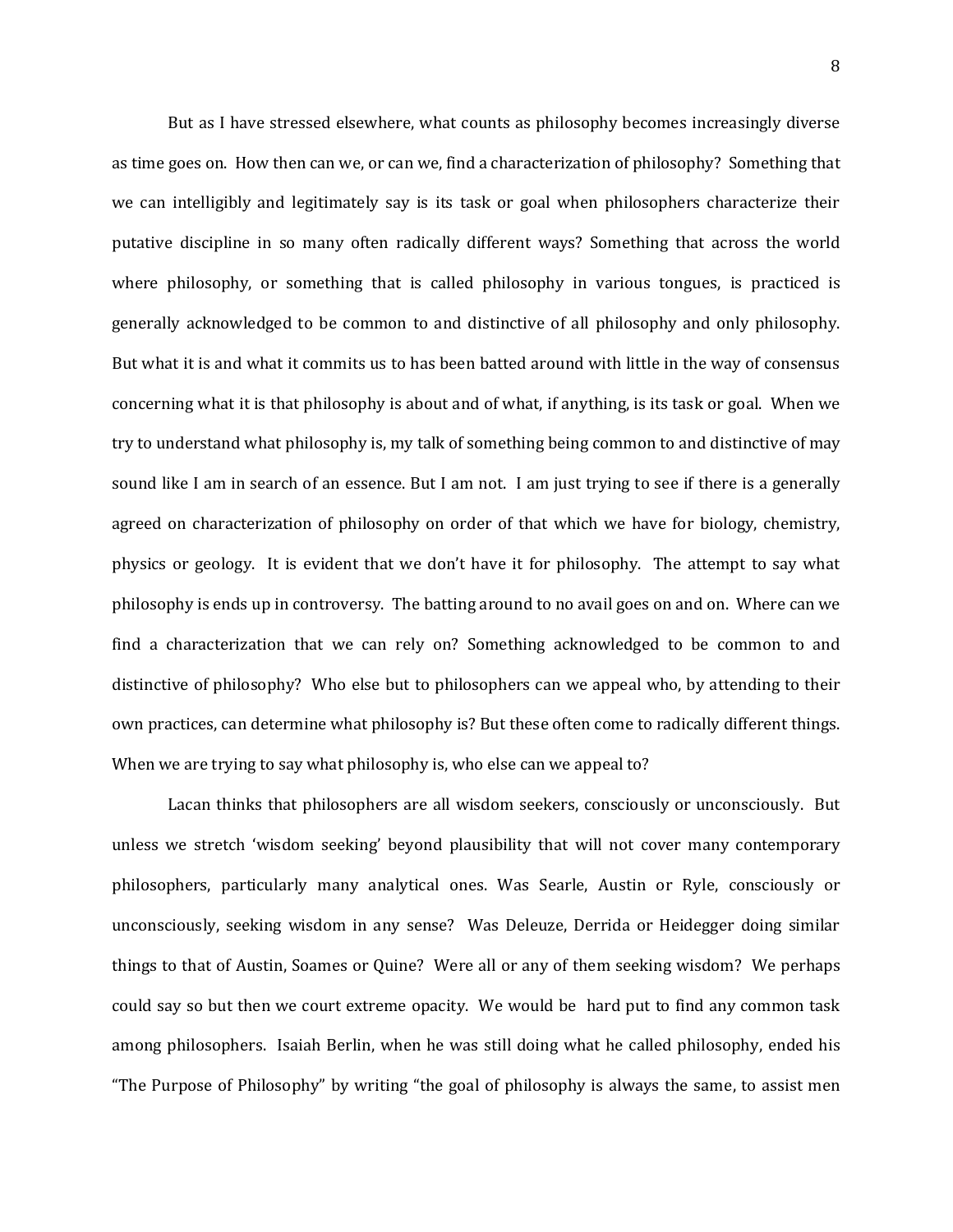[sic] to understand themselves and thus operate in the open and not wildly in the dark" (Berlin 1980, 11). But when we look at the diverse things that philosophy has been and still is, things that philosophers have been batting around from the pre-Socratics to Quine, Wittgenstein, Heidegger, Deleuze, Derrida, and Daniels, it will become evident that philosophy itself has no goal or purpose or, for that matter, task, vocation or end except, like everything else human, its eventual termination. Even if we falsely say it has a goal or a task, it certainly is not always the same. It is certainly not always to understand ourselves or, even when that is involved, it is not uniquely that. That is more attempted colonizing by philosophy. It is fine rhetoric by Berlin but that is all it is. It would be a good thing if there were some practices, philosophical or not, that helped human beings and societies in the ways that Berlin lauds. But philosophy does not do that. It can have no goals, though philosophers, like everyone else, have some different goals. But there is no one philosophical goal or one task of philosophy.

Some philosophers, and some non-philosophers as well, have had a Berlin-like goal but many philosophers have not. It is not the goal of philosophy. Philosophy has been thought by some to be a way of life but not by most philosophers and, where it is, there is no *the* way of life. All of this is more fine rhetoric—rhetoric that I am attuned with but it is still rhetoric, pure and simple, and not something that is established and firmly substantive. Whether we call it philosophy or not is something that we have scant reason to believe is establishable as *the* goal or *the* task of philosophy. Berlin, who took pride in having his feet firmly on the ground, lives here in a dream world or got carried away by rhetoric. But he is hardly alone among philosophers in being in a dream world, though philosophers (particularly the analytic ones) are less likely to be carried away by rhetoric. Of course, anyone so situated does not think they are in a dream world or are carried away by rhetoric but this is manifest for those with illusions and delusions. Lacan *here* shouldn't simply be set aside.